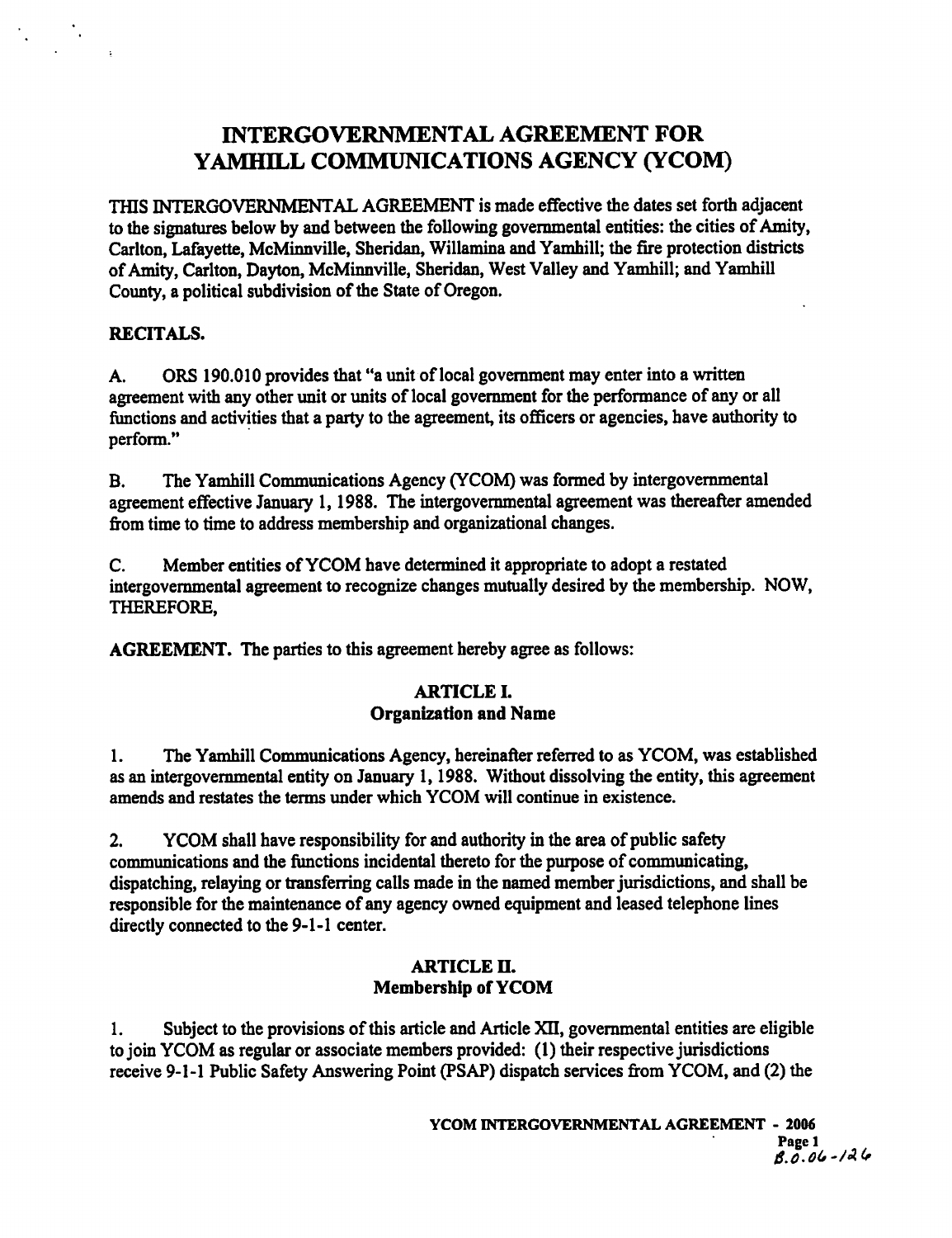entity participates in a proportional share of the operating costs of YCOM, the respective amounts to be approved by YCOM's Executive Board in accordance with this agreement.

**2.** At the time of this amendment and restatement of this agreement, the regular members of YCOM are:

City of Amity, City of Carlton, City of Lafayette, City of McMinnville, City of Sheridan, City of Willamina, City of Yamhill, Amity Rural Fire District, Carlton Rural Fire District, Dayton Rural Fire District, McMinnville Rural Fire Protection . District, Sheridan Rural Fire District, West Valley Rural Fire District, Yamhill Rural Fire District and Yamhill County, a political subdivision of the State of Oregon.

**3.** Upon a majority vote of the Executive Board, Associate Membership may be extended to any political subdivision within the boundaries of Yamhill or Polk Counties. Cost for Associate Membership will be approved by the Executive Board, based on the size of the agency and any E9- 1-1 revenues passed on to YCOM. Associate Members may not serve on the Executive Board. At the time of this amendment and restatement of this agreement, the only Associate Member is the City of Dayton.

#### **ARTICLE m Governance**

**1.** The governing body of YCOM is the Executive Board. The Executive Board shall consist of the following members who may not delegate their authority to vote on matters before the Executive Board:

- a. The Sheriff of Yamhill County.
- b. One Yamhill County Commissioner appointed as provided below.
- c. One representative from the City of McMinnville appointed as provided below.
- d. One representative of the city members appointed as provided below.
- e. One representative of the fire district members appointed as provided below.

**2.** Role of sheriff. The Sheriff of Yamhill County shall be Chair of the Executive Board. The sheriff is a voting member of the Board. The sheriff may not delegate the duties of the position as Chair of the Executive Board but may assign administrative tasks to others. The sheriff is eligible to serve on the Executive Board only while holding office as Sheriff of Yamhill County.

**3.** Selection of commissioner. The Yamhill County Commissioner on the Executive Board shall be appointed by the Yamhill County Board of Commissioners. The appointment shall be for a term expiring **January** 10 of an even numbered year. Reappointments by the Board of Commissioners are authorized but not required. The person appointed to the commissioner position is eligible to serve on the Executive Board only while holding office as county commissioner of Yamhill County. The Board of Commissioners may remove its representative to the Executive Board by majority vote of the Board of Commissioners.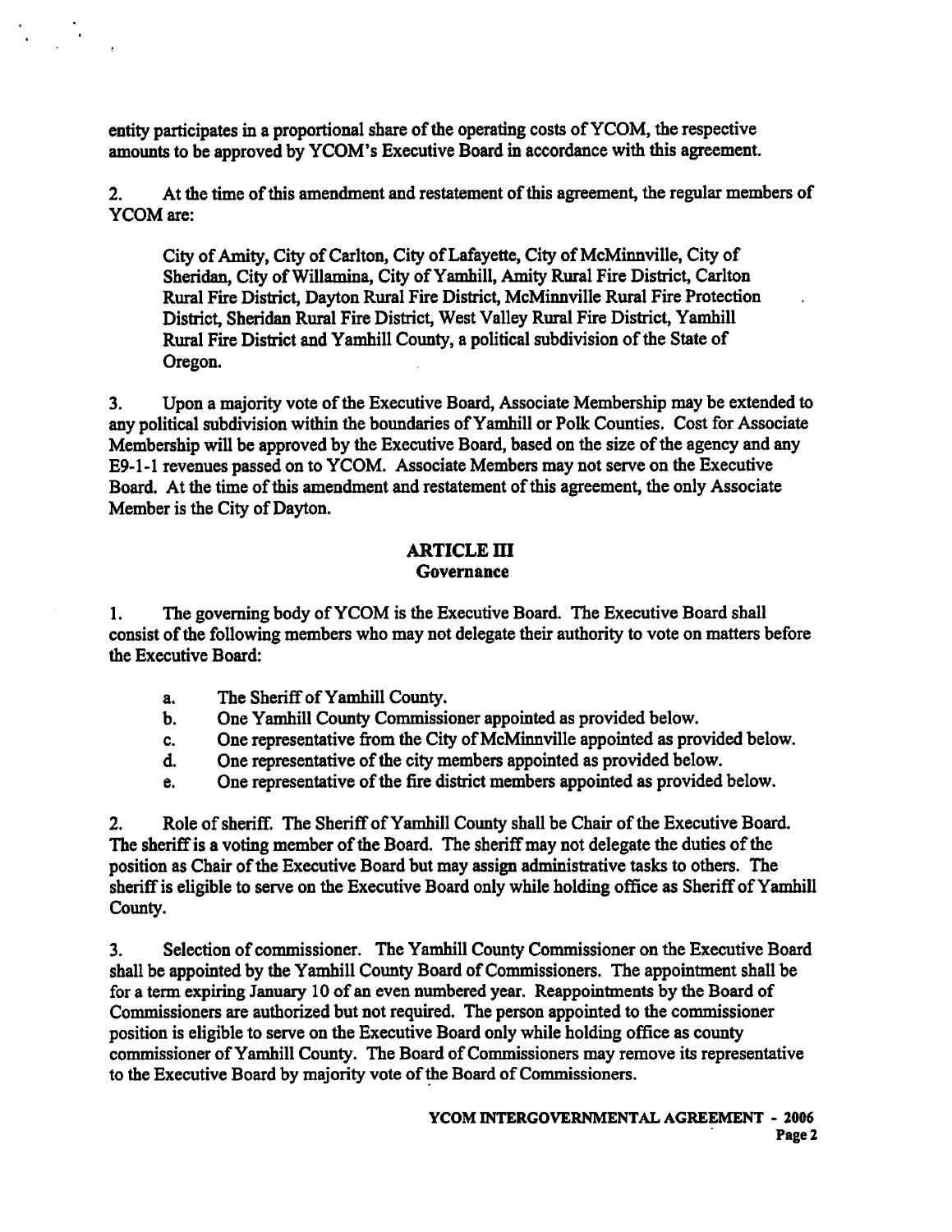**4.** McMinnville representative. The McMinnville representative will be selected by the McMinnville City Council. The City Council will appoint a representative for a term expiring January 10 of an even numbered year. Reappointments by the City Council are authorized but not required. The McMinnville City Council may remove its representative to the Executive Board by majority vote of the council.

5. City representative.

a. The city representative will be selected fiom among all the city parties to this . agreement, with the exception of the City of McMinnville. Except for the initial appointment in 2006, duly authorized representatives of the city parties will meet in December of an odd numbered year to appoint a representative for a two year **tenn** commencing the following January 11 of an even numbered year.

b. Reappointments by the city parties are authorized but not required. The city parties **may** remove their representative to the Executive Board by majority vote of the city parties.

c. The city representative appointed in 2006 is Rita Baller of Willamina.

6. Fire district representative.

The fire district representative will be selected from among the following fire protection agencies: Amity, Carlton, Dayton, McMinnville, Sheridan, West Valley and Yamhill. Except for the initial appointment in 2006, duly authorized representatives of the member fire districts will meet in December of an odd numbered year to appoint a representative for a two year term commencing the following January 11 of an even numbered year.

b. Reappointments by the member tire districts are authorized but not required. The member fire districts may remove their representative to the Executive Board by majority vote of the member fire districts.

c. The fire district representative appointed in 2006 is Rick Mishler of West Valley Rural Fire District.

#### **ARTICLE N Executive Board Procedures**

1. Vice-chair. At the initial meeting of the Executive Board after the effective date of this agreement and the fist meeting of an even numbered year thereafter, the Executive Board members shall elect fiom their members a vice-chair, who shall serve as chair when the chair is absent.

**2.** Executive Board responsibilities. The Executive Board shall be responsible for the duties set forth in this section, but the Executive Board may delegate administrative functions to the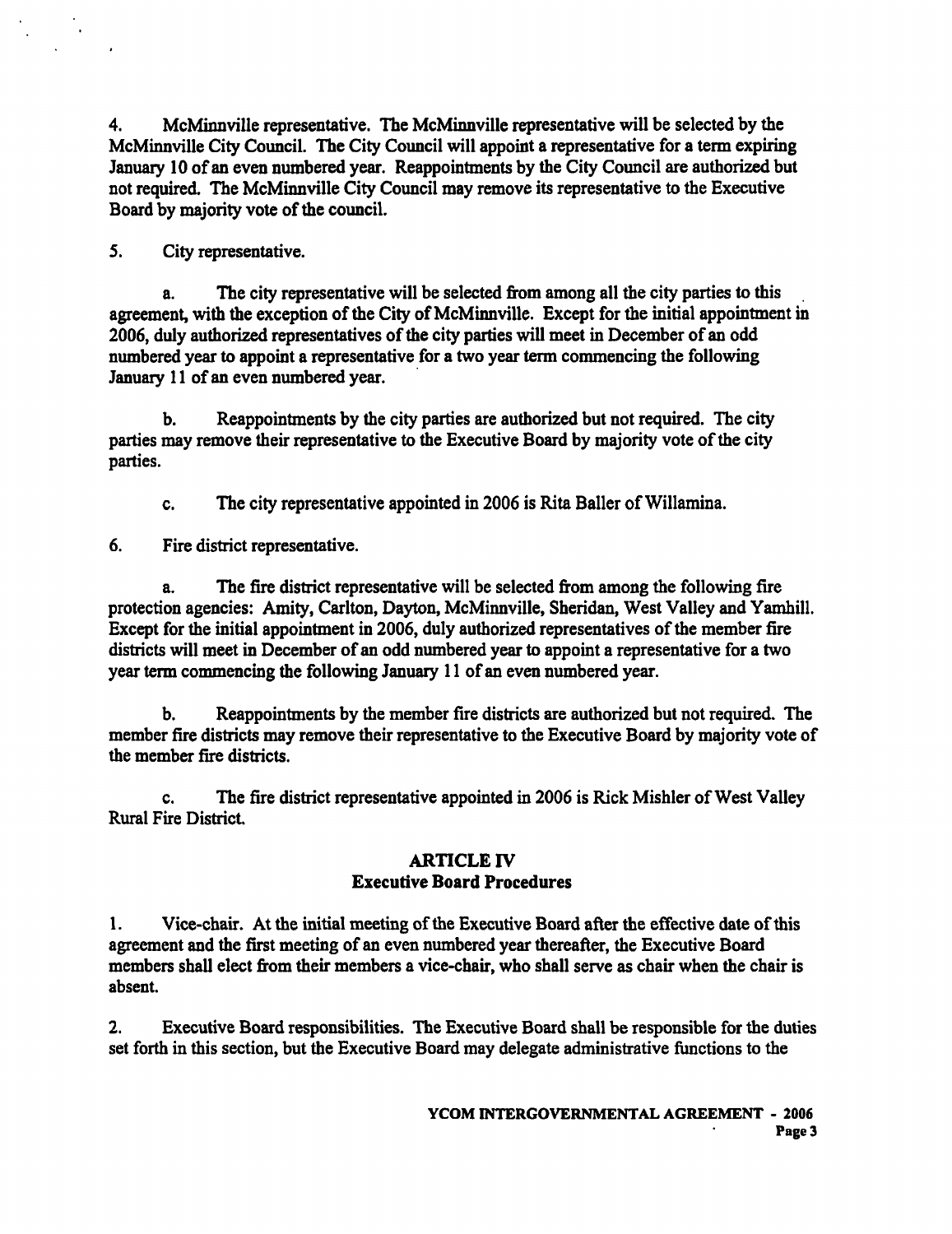YCOM Director as the Board deems appropriate. The duties of the Executive Board are as follows:

a. Annually appointing a Budget Committee in accordance with ORS 294.905 comprised of the members of the Executive Board and an equal number of lay members with **an**  interest in emergency communications,

b. Reviewing and approving the annual budget presented to the Board by the Budget Committee,

c. In conjunction with approving the budget, determining and approving the annual cost of membership for each of the parties to this agreement,

d. Approving the level of compensation for the YCOM employees consistent with the collective bargaining agreement,

e. Entering into contracts with any person, **firm,** corporation, or agency of government, as necessary, to acquire goods or sewices for the operation of YCOM,

f. Approving the collective bargaining agreement between YCOM and the Yamhill County Communication Center Employees' Association, or any successor association,

g. Establishing policy direction for YCOM,

**h.** Overseeing the User Committee and reviewing and implementing User Committee recommendations,

i. Contracting or otherwise providing for space for YCOM operations and/or for auxiliary services, including, but not limited to, records, payroll, accounting, purchasing, and data processing if necessary.

3. Executive Board meetings.

a. The Executive Board shall meet at least once every two months on a regular, established meeting date. As needed, special meetings may be called upon the request of the Chair or any member of the Executive Board. All meetings are public meetings under Oregon Revised Statutes, Chapter 192 and shall be noticed and conducted according to the terms of the Public Meetings Law.

b. A quorum shall be three members in attendance at a meeting. A member may participate in a meeting telephonically, and a member who so participates shall be considered "present" for purposes of establishing a quorum.

c. Each Executive Board member, including the Chair, shall have one vote on matters affecting YCOM.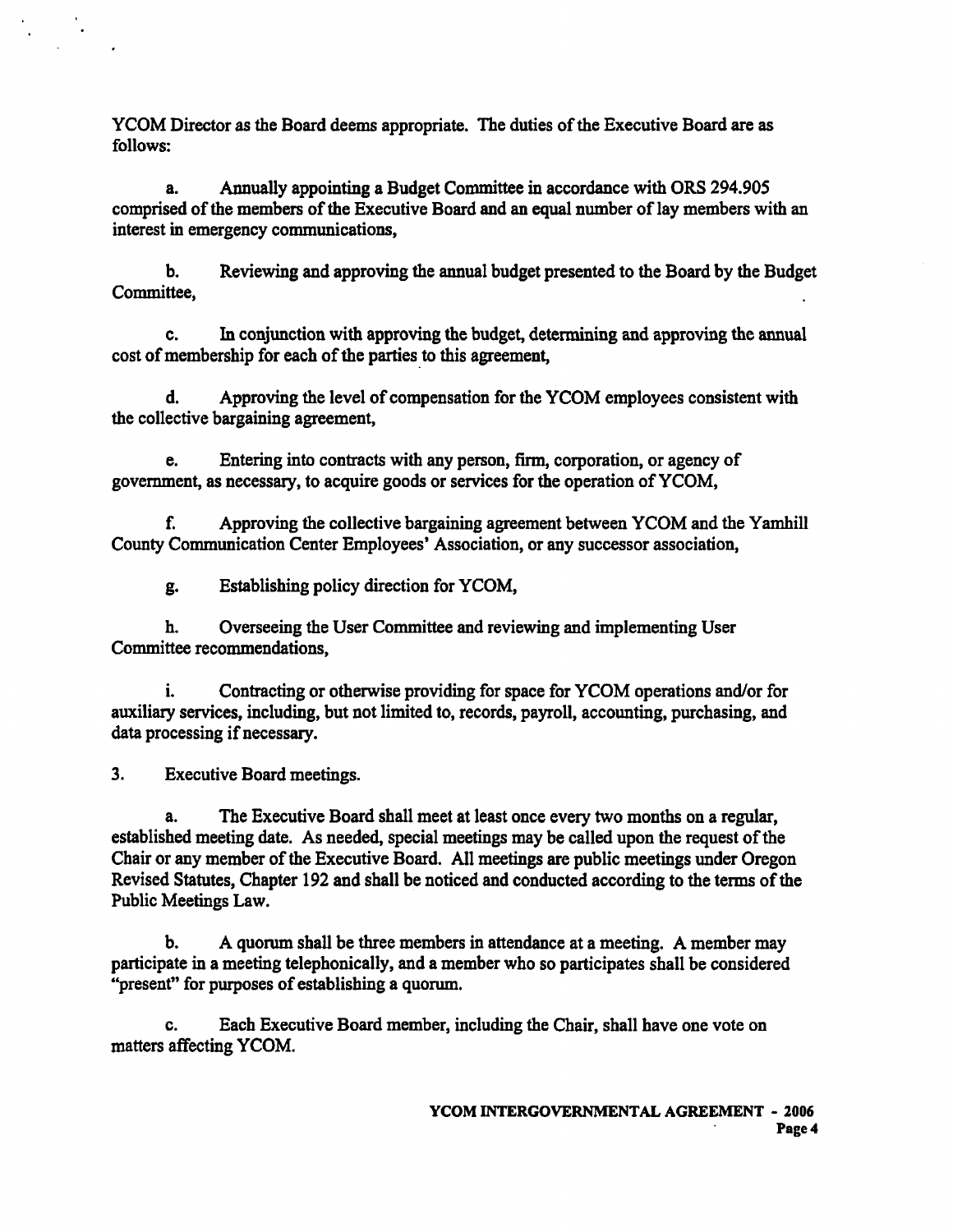d. The affirmative vote of a majority of the members of the Executive Board, not a majority of the members present at any meeting, is required for passage of any matter before the Executive Board.

## **ARTICLE V. User Committee**

**1.** At the signing of this agreement, there exists a Radio Implementation Committee, comprised of one representative fiom each of the parties to this agreement. Those representatives shall constitute the initial YCOM User Committee under this agreement. The User Committee shall receive and investigate any complaints or concerns submitted to it, regardless of the source of the complaint or concern. The User Committee shall report findings and recommendations on each complaint received to the Executive Board for review and appropriate action.

**2.** The governing body of each party to this agreement shall be responsible for providing a representative to the User Committee. A party's representative may be removed by the governing body of that party.

#### **ARTICLE M. Director**

**1.** The Chair of the Executive Board shall appoint a Director of YCOM. The Director shall be the administrative head of YCOM and shall be responsible for the operation and management of YCOM. **As** approved by the Executive Board, the Director may appoint a General Manager and Deputy Director.

a. The Director will either be (a) the Chair of the Executive Board if determined appropriate by the chair, or (b) a person other than the chair if the chair does not elect to serve as Director of YCOM.

b. If the Chair of the Executive Board does not elect to serve as Director of YCOM, the chair shall solicit input fiom the Executive Board prior to appointing the Director. A final appointment of the Director is the exclusive authority of the Chair of the Executive Board. The chair shall provide general supervision, including discipline up to and including termination, over the Director.

2. The director shall have the following responsibilities:

a. The Director shall act as executive staff person for the Executive Board and shall attend all meetings.

b. The Director shall be responsible for preparation of the annual budget and its presentation to the Budget Committee. The Director shall prepare and present the budget in a timeframe which allows the parties to this agreement to have adequate notice to enable them to include sufficient **funds** in their proposed operating budgets to cover fhding of YCOM.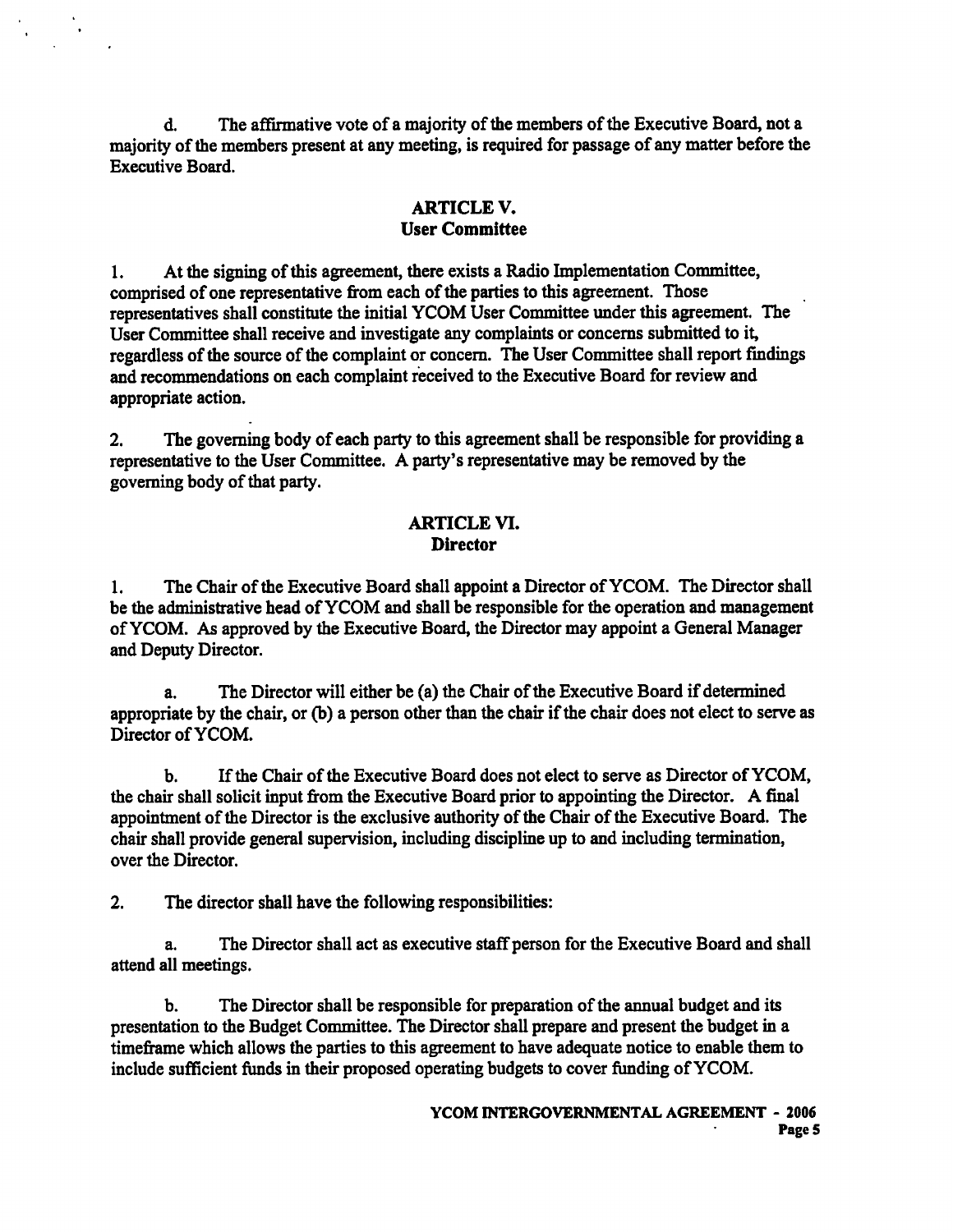c. The Director shall bill each of the parties to this agreement for membership payments not later than the 3 1 st day of the month preceding the requested payment.

d. The Director shall have the authority to hire, supervise, and discipline (up to and including termination) all personnel.

e. The Director shall be responsible for the establishment of personnel policies, recruitment and hiring practices, disciplinary processes, personnel files, employee performance appraisals, training, and career development procedures for the agency. All policies and practices shall be in accordance with state and federal laws.

f. The Director shall prepare, revise, and modify operational and administrative policies subject to the approval of the Executive Board prior to implementation.

g. The-Director shall establish policies for expenditures of budget items for YCOM and establish controls to ensure accountability regarding all funds received and expended.

# **ARTICLE VII. Funding Formula**

1. Funding shall be based upon a cost-sharing formula as determined by the Executive Board. The existing formula shall be reviewed not later than the **2008-09** fiscal year.

**2.** The existing funding formula is set forth in Addendum A to this agreement. Until changed by the Executive Board, the formula contained in Addendum A shall apply.

# **ARTICLE** MII. **Insurance**

YCOM shall purchase liability insurance in an amount no less than the limits set in the Oregon Tort Claims Act to protect its board members, employees, and member agencies.

# **ARTICLE IX. Admission of New Party**

Additional governmental entities may be added to this agreement upon such terms and conditions as agreed upon by a unanimous vote of the Executive Board. The admission of additional parties shall be by written addendum to this agreement, signed by the Chair of the Executive Board and the new member.

#### **ARTICLE X Contract Dispatching Services for Non-members**

The Executive Board may enter into contracts with non-member governmental entities who provide police, fire, or emergency medical services provided the Executive Board has determined these contracts are in the best interests of the citizens served by **YCOM.**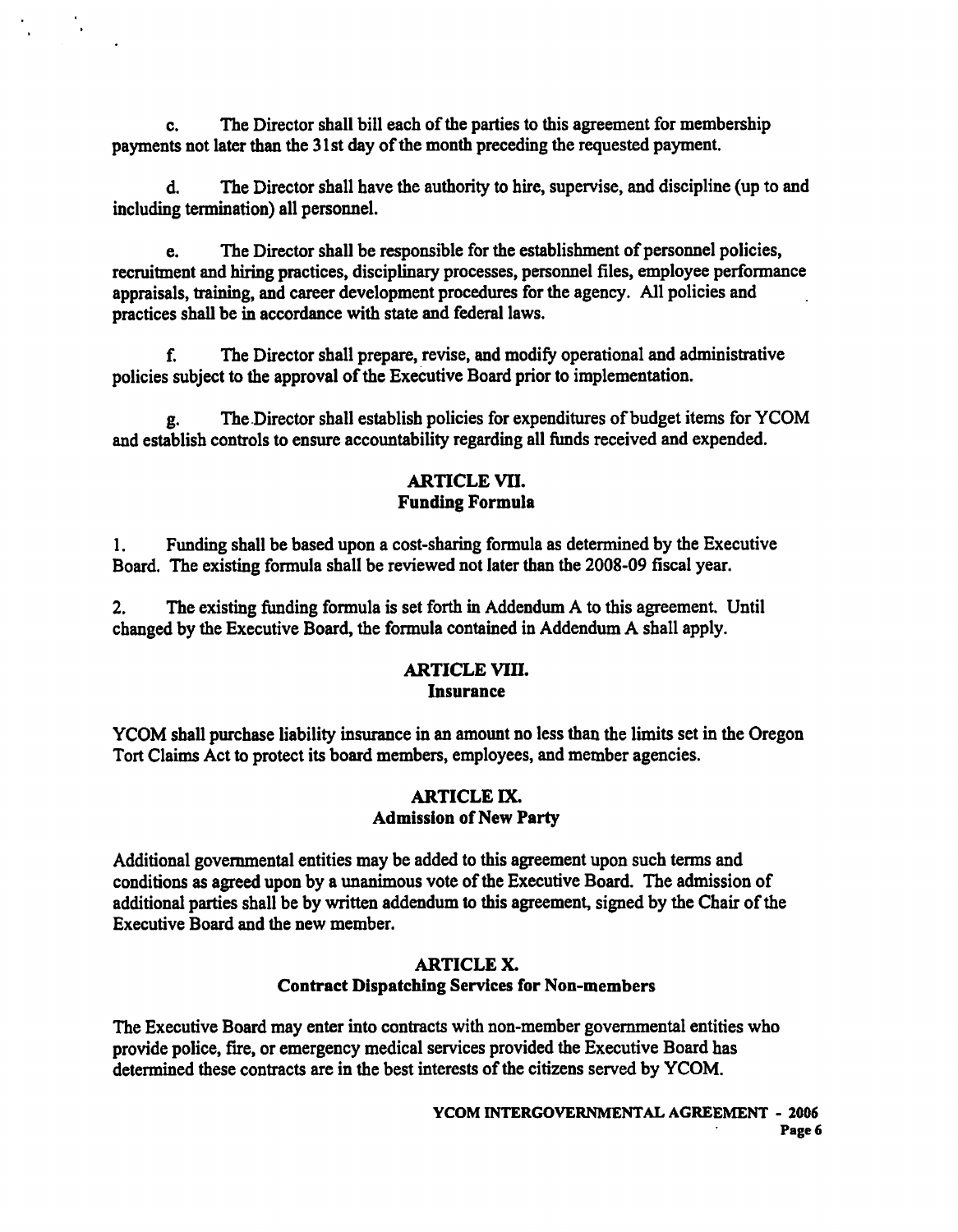#### **ARTICLE XI**  Termination or Dissolution by Member **Entity**

#### 1. Termination.

a. Voluntary Termination. Any member may terminate membership without cause by giving written notice to all other members not less than 6 months prior to the end of the fiscal year, with termination to become effective at midnight of the last calendar day of the fiscal year in which notice is given. Any other member $(s)$  that do not desire to continue membership in YCOM in light of that notice of termination may give notice within **30** days of the initial notice of termination, even if this **30** day period **runs** beyond the end of the fiscal year. Any obligations existing on termination shall survive termination.

**b.** Termination for Non-Payment. Any member whose required membership contributions are 6 months in arrears at any time during the term of this agreement (even if partial payment has been made on the oldest outstanding balance) shall be terminated from participation in this agreement upon action to terminate by the Executive Board.

c. Novation. In the event of termination under subsections (a) or (b), all remaining YCOM members shall be deemed to have approved a novation of this agreement, with the effective date relating back to the effective date of this agreement.

**2.** Dissolution of YCOM. YCOM may be dissolved, and this agreement terminated, by either of the following events.

a. Four members of the Executive Board vote to dissolve YCOM. Prior to the vote, the Executive Board must hold a public hearing, and take public testimony. Public notice of the public hearing must be provided at least 10 days in advance of the hearing.

b. Either the Yamhill County Board of commissioners or the City Council of the City of McMinville adopts a motion giving notice of dissolution of YCOM, provided that prior to the vote, the Board of Commissioners or City Council held a public hearing, and took public testimony. Public notice of the public hearing must be provided at least **10** days in advance of the hearing.

#### **ARTICLE** xu. Effect of Dissolution

**1.** If YCOM should be dissolved, the dissolution shall not impair the rights of any bondholder or other creditor of YCOM. Any such rights may be enforced against any member of YCOM which receives distribution of all or part or the remaining assets of the dissolved agency.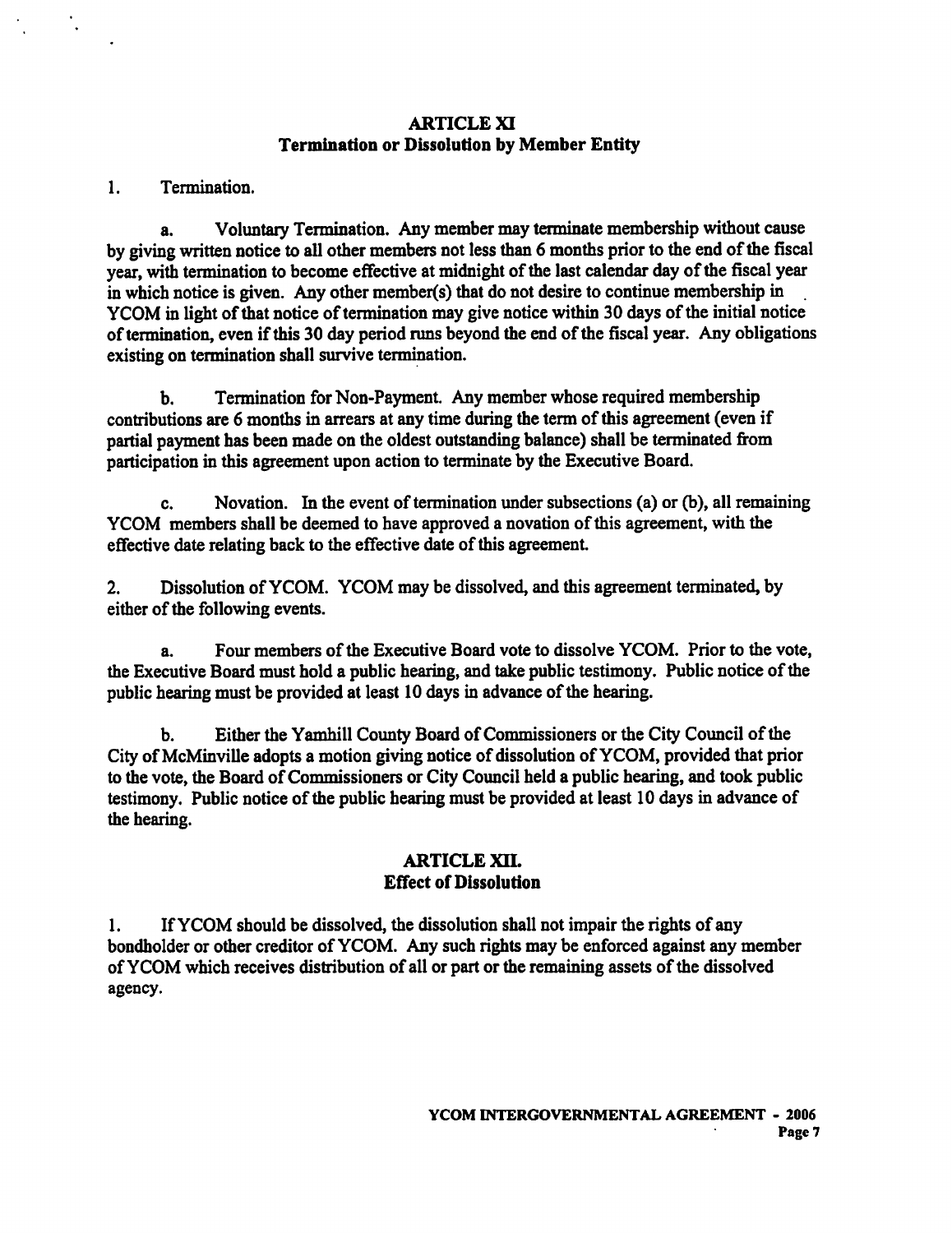2. Distribution of remaining assets of the dissolved agency shall be made as follows:

 $\ddot{\phantom{a}}$ 

a. Funds on hand shall be distributed to each member participating at the time of dissolution, including the member(s) whose voluntarily termination(s) cause the dissolution, in pro rata shares of the members' contributions to the overall budget of YCOM since the creation of YCOM.

b. *All* property of YCOM owned by a member shall be returned to that member.

c. **All** property owned by YCOM at the formation of YCOM, and all property that has since been obtained with proceeds of a County levy, shall return to the ownership of the County or otherwise become the property of the County.

d. All other property shall be liquidated and the proceeds distributed in the same manner as provided in section 2(a), above, for pro **rata** fund distribution.

e. If a YCOM facility is built in the future, the Executive Board shall determine the effects of a dissolution on that building and the property on which it is built before the facility is constructed.

# **ARTICLE XIII. Effective Date and Term of Agreement**

1. The effective date of this agreement is April 1,2006. Accounting functions will continue to be overseen by the City of McMinnville at city offices until June 30,2006.

2. The term of this agreement is perpetual until terminated or dissolved in accordance with Article XI.

#### **ARTICLE XIV. Amendments to this Agreement**

1. Amendments or modifications to Article **IV** may be made by majority vote of the Executive Board.

2. Amendments or modifications to Articles V and **VI** may be made by unanimous vote of the Executive Board.

**3.** Amendments or modifications to any article other than Articles **N,** V and **VI** may be made by majority vote of regular members identified in Article **I1** provided that Yamhill County and the City of McMinnville vote with the majority.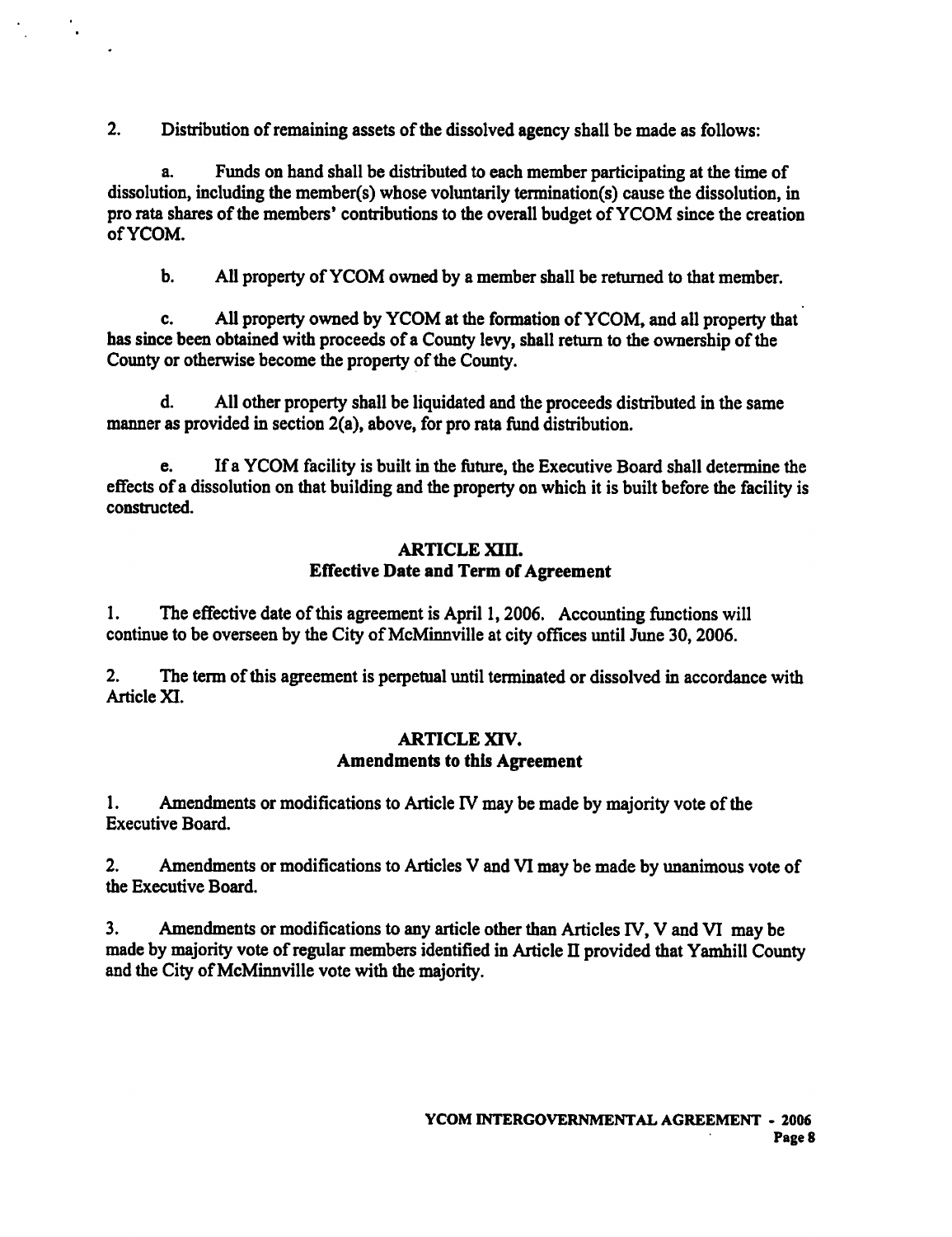#### **ARTICLE XV. Validity of Agreement**

If **any** part, paragraph, article, or provision of this agreement is found to be invalid by any court of competent jurisdiction, such invalidation shall not affect the validity of **any** remaining part, paragraph, article, or provision of this agreement.

# **ARTICLE** XVI. **Execution of Agreement**

The parties **may** execute this agreement in counterparts, each of which shall be deemed to be an original thereof.

APPROVED by the member entities on the dates set forth adjacent to the signatures of the parties below. . **ARTIC**<br>
Execution<br>
The parties may execute this agreement in cour<br>
original thereof.<br>
APPROVED by the member entities on the dat<br>
parties below.<br>
CITY OF AMITY<br>
By:<br>
Date:  $\frac{3}{i}$  ol

**CITY** OF **AMITY** 

CITY OF CARLTON

Title: Mayor

**By:** 

Date:  $3/1/0L$ Title:  $114 < 02$ 

CITY OF McMINNVILLE Date:  $2/28$ 

Title:  $\frac{1}{\sqrt{2}}$ 

**CITY OF SHERIDAN** Bv

Title:

Date:  $3/13/06$  Date:  $3\sqrt{7}/06$ 

 $\mathfrak{f}$ 

**CITY** OF **LAFAYETTE CITY** OF **AMINA By:** 

Date: 4/17/06

Title:  $M\sigma_9$   $\sim$  Title:

**YCOM INTERGOVERNMENTAL AGREEMENT** - **2006 Page 9**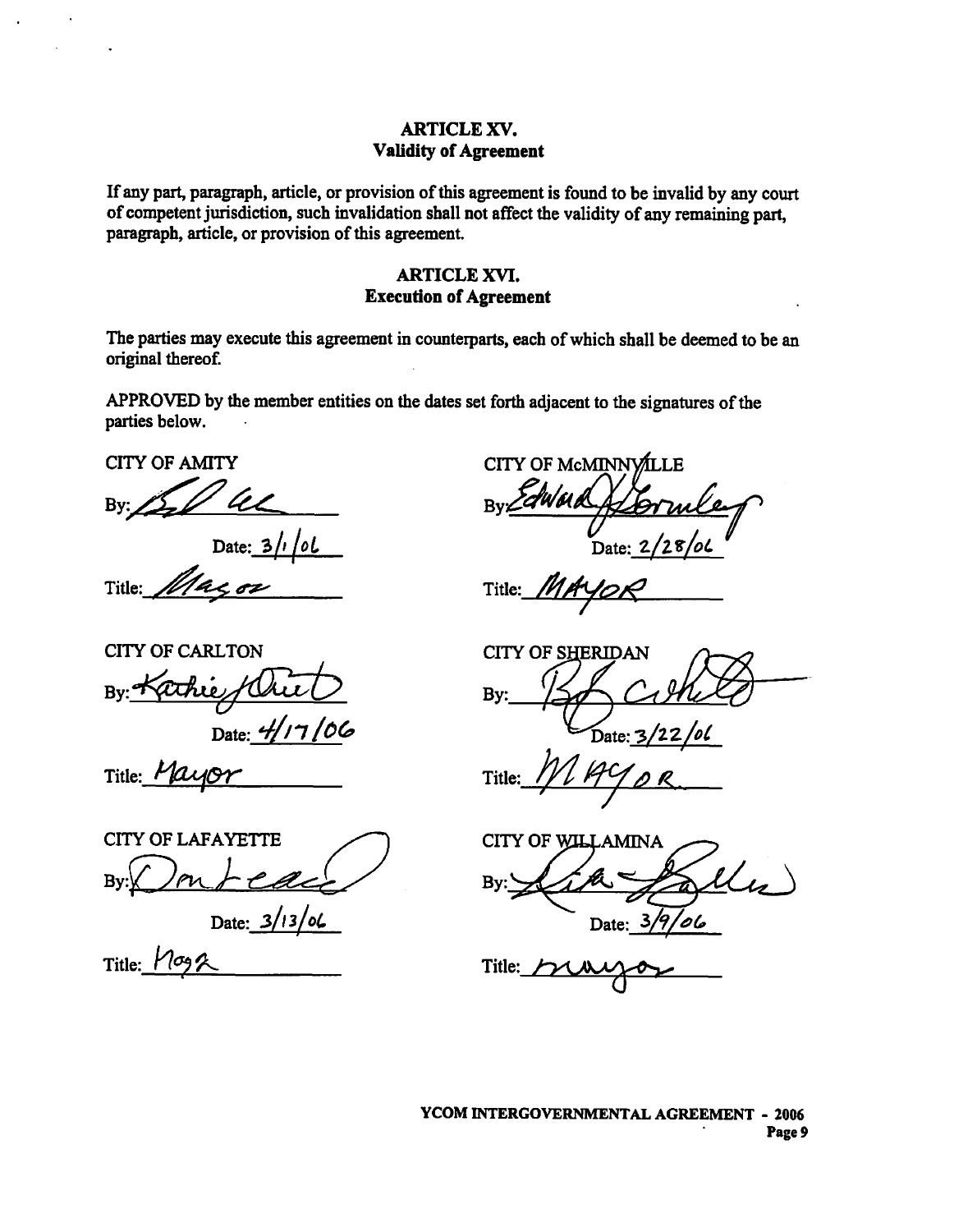**CITY OF YAMHILL SHERIDAN RURAL FIRE DISTRICT** By: *Wed Ww* Date:  $\frac{3}{9}$ /*06* OF YAMHILL SH<br>
Color Date: 3/9/06<br>
Date: 3/9/06<br>
Mayor Tit<br>
TY RURAL FIRE DISTRICT WI

**Title:** 

**AMITY RURAL FIRE DISTRICT** 

By: John Sthorf Date:  $3/17/06$ 

Title: Chair of **Board** 

**CARLTON RURAL FIRE DISTRICT**  By: Larry Pethle  $Date: 3/14/06$ Title: Chain of F

**DAYTON FIRE DISTRICT** 

**By:**  Date:  $3/13/06$ 

Title: *Board Chairman* 

**McMINNVILLE RURAL FIRE PROTECTION DISTRICT** 

 $By: 2/6$   $Z - 1/2Z$ Date:  $3/22/01$ 

 $Title:$  **BOARD** CHAIR

' **Date: 311 3** /@ **L Title:** &

**WEST VALLEY RURAL** FIRE **DISTRICT** 

**Date:** d **<sup>3</sup>2 <sup>46</sup>**

FIRE PROTECTION DISTRICT YAMHILL RURAL FIRE DISTRICT-

**By:**  u **Date: y-17-06** 

Title: BOARD CHAIRMEN

**YAMHILL COUNTY, OREGON By:**  <u>Heche</u> IX.

Date:  $3///66$ 

 $Title: *Chair*, *Board of Commissioners*$ 

**ACCEPTED BY:** 

**IACK CRABTRÈE** 

**sheriff of yamhill County**  Date:  $3/1/0$ 

**YCOM INTERGOVERNMENTAL AGREEMENT** - **<sup>2006</sup> Page 10**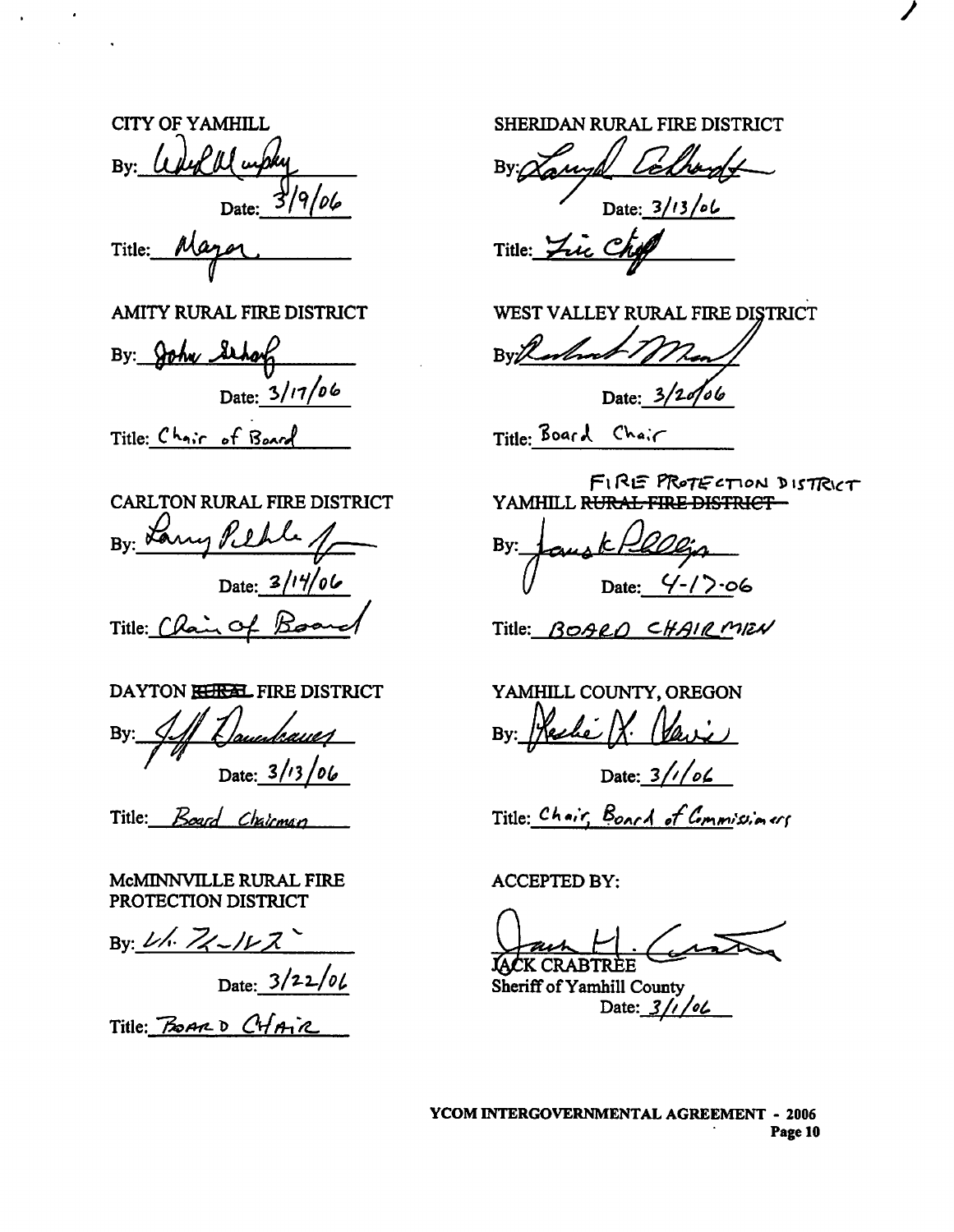## **ADDENDUM A Funding Formula**

The amount of dues to be paid by each member agency shall be the amount needed to fund the operations and necessary capital purchases of YCOM afkr all other resources are deducted fiom the total YCOM budget. The amounted needed shall be determined by the YCOM Budget Committee and Policy Board according to applicable Oregon Budget Law.

**Dues** shall be allocated to each member jurisdiction on the basis of a cost-sharing split with fie **users** paying 15% and police users paying 85% of YCOM's total budget minus E9-1-1 'pass through' and other revenue sources.

- Assessed value shall be determined by the Yamhill County Assessor on territory outside the corporate limits of a City.
- Population shall be determined using current census data.
- Calls for service are defined as:
	- 1. Any activity initiated by telephone, radio or in person which causes YCOM to generate a new CAD entry that requires location, apparatus and times to be tracked.
	- **2.** Calls that occur in a specific fie district are billed to that district regardless of whether apparatus fiom other agencies are included in the response.
	- 3. Move Ups and Mutual Aid to cover a station either within or outside a district would not be considered an additional call. Should a 'call for service' occur while covering that district/station, the district in which the call is located would incur a new call charge.

Whereas the Cities of Carlton, Lafayette and McMinnville provide fire services directly to their citizens is factored in to their user contributions.

#### **Fire Agencies:**

۰.

- 1. Fire agencies shall be responsible for 15% of YCOM's total budget **minus** the E9- 1-1 'pass through' revenue.
- 2. Fire agencies adopted, and the Policy Board approved, a formula combining  $1/3$ population, 1/3 assessed value and 1/3 calls for service.
- 3. Percentage per Fire agency:

| <b>Amity Fire</b>   | 5.57% |
|---------------------|-------|
| <b>Carlton Fire</b> | 1.29% |
| Dayton Fire         | 7.15% |
| Lafayette Fire      | 2.97% |
| McMinnville RFPD    | 5.48% |